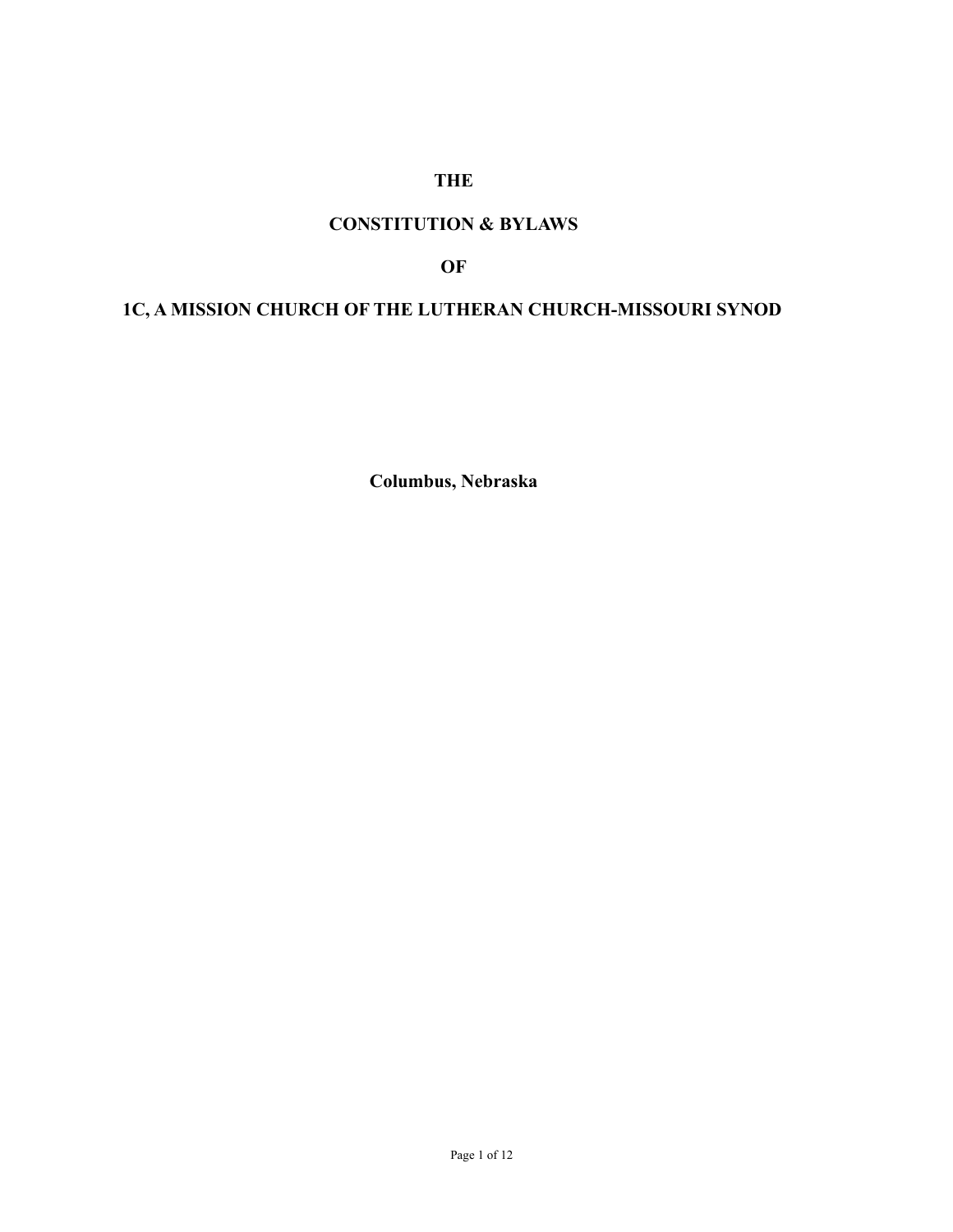#### **CONSTITUTION**

**of**

# **1C, A MISSION CHURCH OF THE LUTHERAN CHURCH-MISSOURI SYNOD Columbus, NE**

This congregation shall hold membership in The Lutheran Church-Missouri Synod, so long as it adheres to the confession of Faith in Article III.

Purposes and Theological Commitment:

Whereas the Word of God tells us that in every Christian congregation all things are to be done decently and in order, therefore, we, the undersigned, evangelicals of the Augsburg Confession, have accepted the following Constitution and Bylaws, by which we, a religious body, wish to abide.

#### **ARTICLE I Name**

The name of this congregation shall be 1C, a Mission Church of the Lutheran Church-Missouri Synod

## **ARTICLE II Purpose**

The purpose of this congregation shall be to see the honor and glory of God, to carry out His will, to manifest the unity of our faith in Jesus Christ as God and Savior, to spread the Kingdom of God, to foster Christian fellowship and love, to extend a helping hand to human need, to preach and teach the Word of God, and to administer the Sacraments according to the confessional standards of the Evangelical Lutheran Church.

### **ARTICLE III Confession of Faith**

We confess that all Canonical books of the Old and New Testament are the pure Word of God, inspired by the Holy Spirit. We accept the Word of God as the foundation of faith, the source of doctrine, and the rule of life.

We accept the Symbolical books of the Evangelical Lutheran Church, as contained in the Book of Concord of the year 1580 to be a correct interpretation of Scripture and the unadulterated rendering of divine truth, and we abide by this norm in matter of faith, doctrine, and practice. These principles shall decide all matters of doctrine and practice. These Confessional, or Symbolical books are:

The Apostles' Creed, the Nicene Creed, the Athanasian Creed, the Augsburg Confession, the Apology of the Augsburg Confession, the Smalcald Articles, the Small and Large Catechisms of Luther, the Formula of Concord.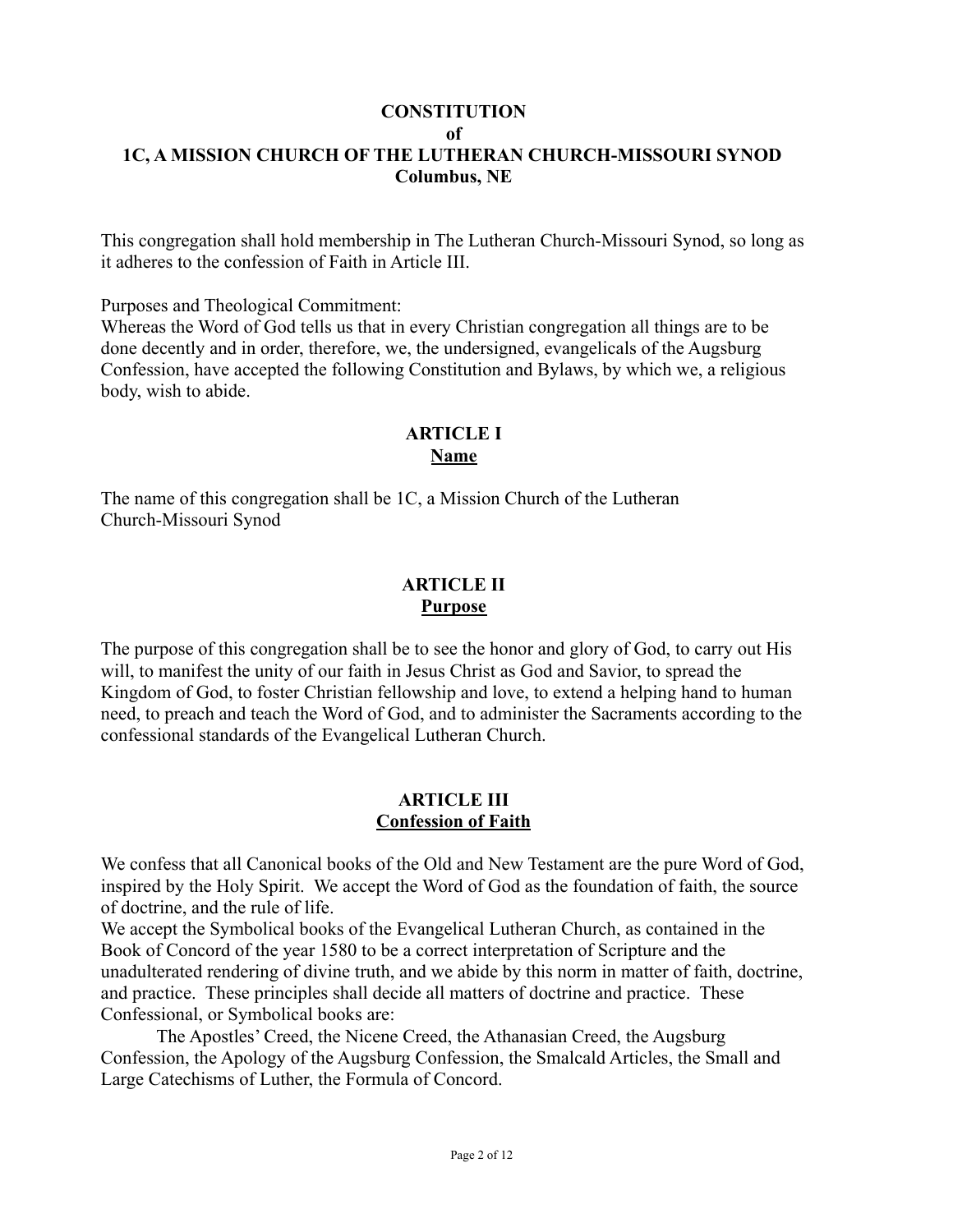# **ARTICLE IV Church Body**

The body of this congregation includes the following: Baptized Members, Communicant Members and Voting Members.

### **A**. DEFINITIONS:

### A1. Baptized Members**:**

 Baptized members are all members who have been baptized in the name of the Triune God and who are under the spiritual care of the pastor of this congregation.

## A2. Communicant Members**:**

 Communicant members are those baptized members who have been confirmed in the Lutheran Faith, accept the doctrinal standards of Article III of this constitution, and are familiar at least with the contents of Luther's Small Catechism, and who are not members of organizations whose principles and conduct conflict with the Word of God.

## A3. Voting Members**:**

Voting members are communicants who have reached the age of 18, request voting membership by attending a congregational meeting and sign the 1C Constitution and Bylaws.

# B. RECEPTION:

# B1. Baptized Members**:**

 Baptized members are received through the Sacrament of Holy Baptism, through transfer, or with consent of one or both parents or guardians in the case of children who have been baptized in another Christian congregation.

### B2. Communicant Members**:**

 Communicant members are received through the rite of confirmation and Sacrament of Holy Baptism as appropriate, through transfer from a sister congregation, or through profession of faith, or by reaffirmation of faith.

# B3. Voting Members**:**

Eligible communicant members may be received as voting members by attending a congregational meeting, signing the 1C Constitution and Bylaws and approval by the voting membership.

# C: EXPECTATIONS:

### C1. Baptized Members**:**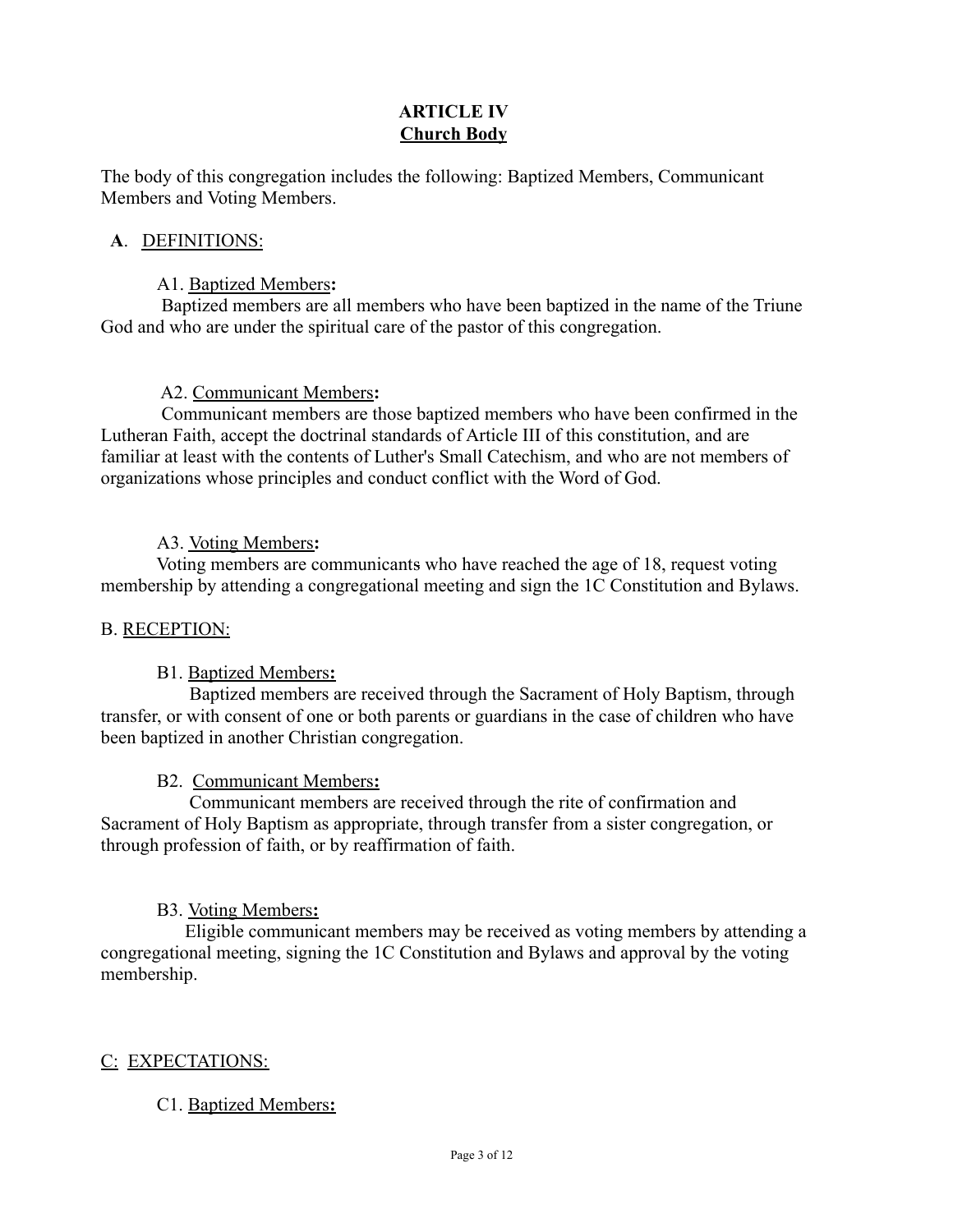- A.) Faithful and regular attendance at worship services.
- B.) Willingness in due time, to be instructed in the Christian faith in preparation for communicant membership in this congregation.
- C.) Living a Christian life. (Galatians 5:19-26)
- D.) Contribution of time, talents, and treasure out of love, willingly and regularly toward the maintenance of the congregation and extension of the church at large as God has blessed. (2 Corinthians 9:7 and 1 Corinthians 12)
- E.) To consider the pastor as their spiritual shepherd and to honor, esteem and love him.
- F.) To guard against all secret antagonism aimed at either a member, the pastor, or the church and by the power of the Holy Spirit conduct oneself according to Matthew 18:15-17.

#### C2. Communicant Members**:**

In addition to the Expectations of Baptized Members; Expectations of Communicant members include:

- A.) Acceptance of the Confession of Faith described in Constitution Article III.
- B.) Faithfully receiving the Lord's Supper regularly.
- C.) Faithful in the study of God's Word.
- D.) Parents train their children in the Christian faith by making use of educational opportunities in the congregation to enable parents to be spiritual teachers of their children and to nurture their faith.
- E.) To actively engage in the mission and ministry of 1C by faithfully using the gifts and abilities you have received from God.

#### C3. Voting Members:

In addition to the Expectations of Baptized and Communicant Members; Expectations of Voting Members include:

A.) Attend congregational meetings.

- B.) Actively participate in the work of the congregation.
- C.) Willingly accept responsibility to serve in various capacities according to God-given ability.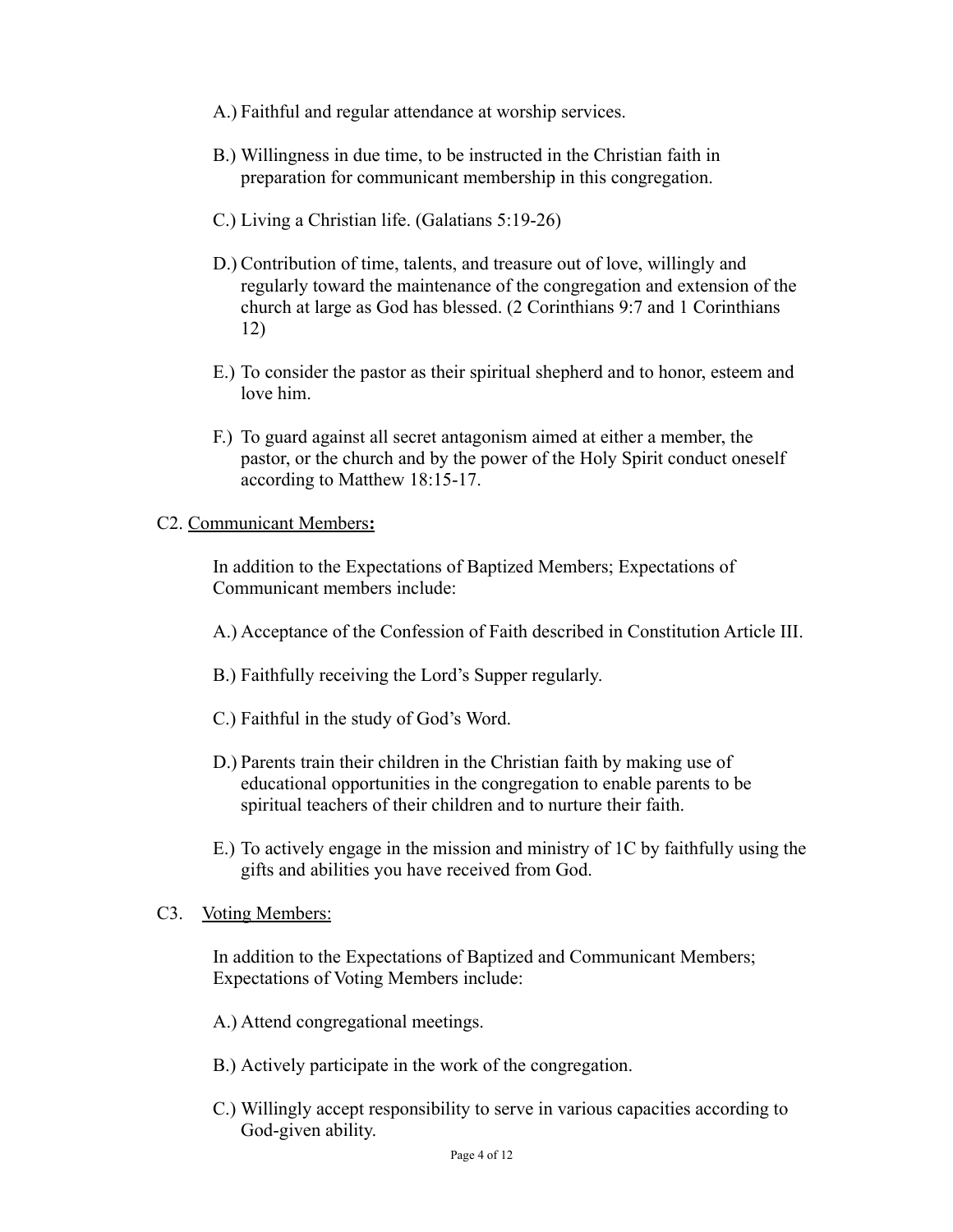#### D. Termination:

Membership in this congregation shall be terminated as follows:

A.) Membership shall be terminated by transfer to a sister congregation, by joining a congregation outside the fellowship of this congregation, by excommunication or self-exclusion\*, or by death. (\* A member who is not responsive to the witness and ministry of the church shall be considered self-excluded. See 1C Church policies for self-exclusion timeline.)

B.) Communicant members who conduct themself in an un-Christian manner shall be admonished according to Matthew 18:15-20, its purpose to renew the member's relationship with the Lord and church.

The pastor of our congregation along with the Board of Elders will examine each and every consideration of termination. After all avenues, spiritual and personal have been exhausted and the member remains impenitent after proper admonition, their case shall be moved forward for excommunication. Termination will be reviewed by the Congregational Leadership Team with a majority vote required to move forward the case to the voting membership. The member in question may be removed from membership by a majority ballot vote in a duly called meeting of the congregation.

 If such member deliberately absents themself from the meeting at which their case is to be discussed, or in some other manner makes it impossible to deal with them, they thereby excommunicate themself.

### **ARTICLE V Called Church Workers**

The pastoral office shall be conferred only upon ordained ministers who are members of The Lutheran Church—Missouri Synod, candidates for the pastoral ministry who have satisfied the qualifications and requirements for assignment of first calls by Synod, or ordained ministers who are members in good standing of church bodies that have been formally recognized to be in altar and pulpit fellowship with the Synod when agreements for such calls are in place.

Only those commissioned ministers shall receive a call who adhere to the confessional standard set forth in this constitution, who are qualified for the work of the ministry to which they are called, and who have been endorsed by and are members of The Lutheran Church—Missouri Synod, who are candidates of LCMS colleges and universities who have satisfied the qualifications and requirements for assignment of first calls, and who are commissioned ministers in good standing from church bodies that are in altar and pulpit fellowship with The Lutheran Church—Missouri Synod.

The duties of the pastor are as follows: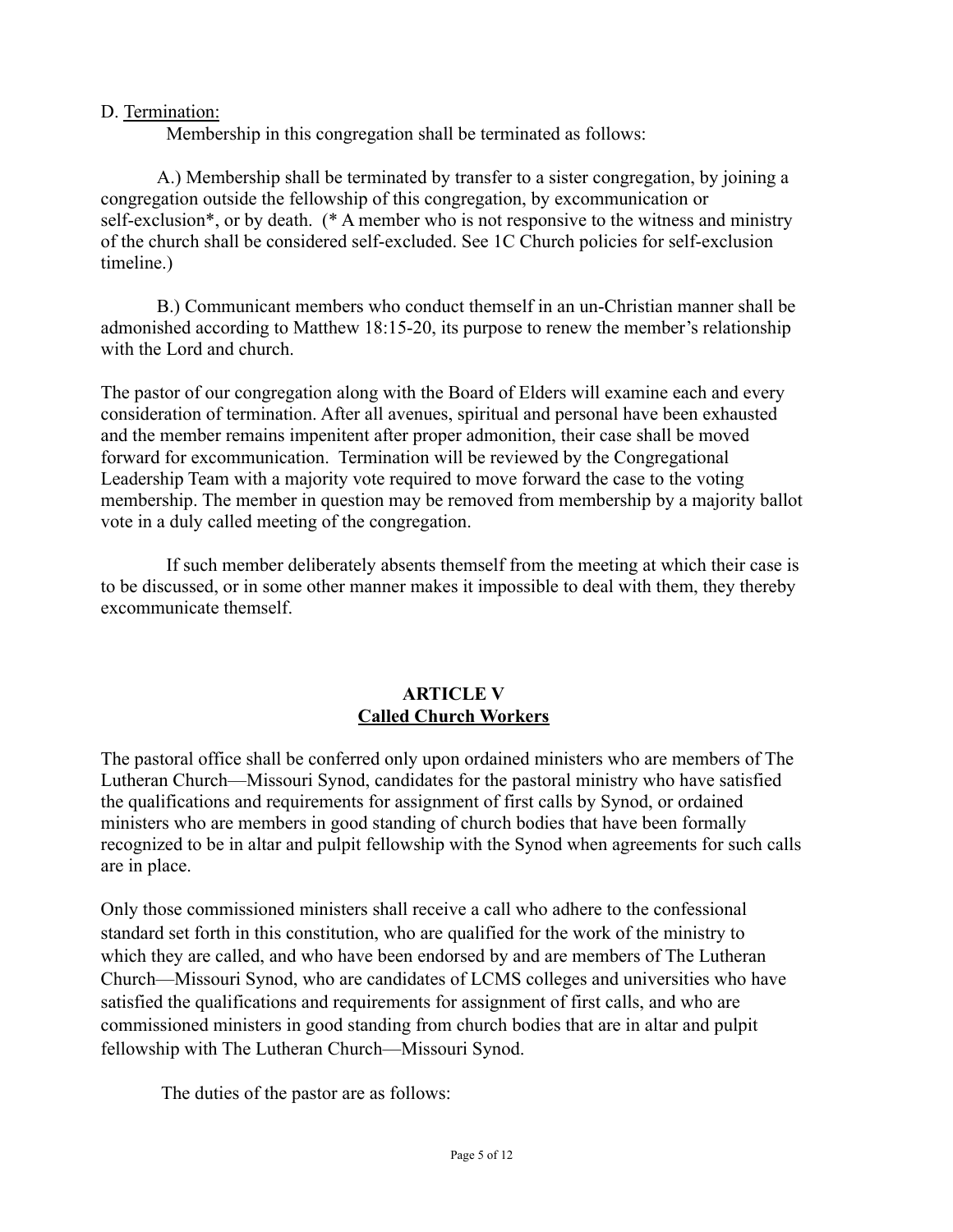A) To preach and teach the Word of God purely.

 B) To administer the Sacraments faithfully as instituted by Christ and according to our confession.

 C) To care for his people individually and as a congregation. He will train and equip his people for mission and ministry, preparing God's people for works of service and building up the body of believers. He will train and equip his people to reach out to the un-churched and de-churched to connect them to God and the church. He shall baptize, give catechetical instruction, confirm, marry, and bury the dead in accordance with the ordinances of the church.

 D) The pastor as spiritual leader of the congregation, shall be an ex-officio member of the Congregational Leadership Team and all other boards and organizations of the congregation. He shall not have the right to vote in these meetings and shall in his life be an example to the congregation.

#### **ARTICLE VI Authority of the Congregation**

A) General: The Congregational Leadership Team shall be the governing body of this congregation and shall be empowered to administer and manage all its affairs, except as otherwise provided in this Article. The establishment and conduct of all organizations and societies within the congregation shall be subject to the approval and supervision of the Congregational Leadership Team with the power to delegate this authority.

 B) Right Of Calling: The right of calling pastors or teachers shall be vested in the congregation and its call committee and shall never be delegated to a smaller group or to an individual.

 C) Decisions: All matters of doctrine and of conscience shall be decided only by the Word of God. All other matters shall be decided by a majority vote of congregational meeting unless otherwise specified by this Constitution or Bylaws.

D) Removal From Office: Any called, ordained minister, commissioned minister, teacher, officer or Congregational Leadership Team member may be removed from office in Christian and lawful order for one of the following reasons: Persistent adherence to false doctrine, scandalous life, willful neglect of duties, prolonged incapacity, or domineering in office. The Congregational Leadership team will first consider the matter and may advance it to a congregational meeting by a two-thirds majority vote. A two-thirds majority ballot vote is required in a congregational meeting to remove the person from office.

### **ARTICLE VII Officers, Board Members, Committee Members**

The officers of this congregation shall be such officers, boards, or committees as the Bylaws of this Constitution may prescribe. Congregational officers or committees, whether elected or appointed, shall have no authority beyond that which has been conferred upon them, and whatever authority may have been delegated to them may at any time be altered or revoked.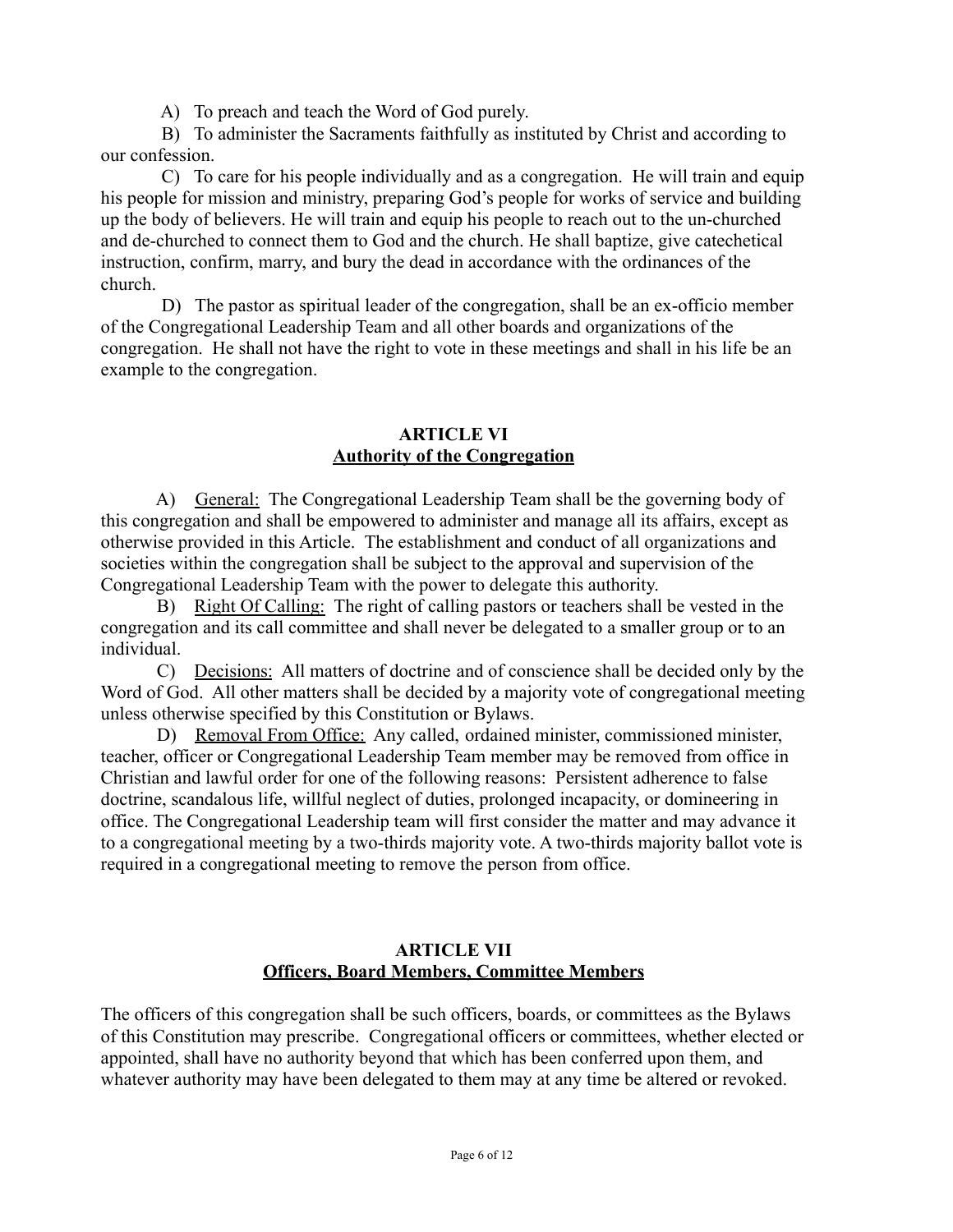### **ARTICLE VIII Division**

If at any time a division should take place on account of doctrine, the property of the congregation and all benefits connected therewith shall remain with those communicant members who continue to adhere in confession and practice to Article III of this Constitution. If division takes place for any other reason, the property shall remain with the majority of the communicant members. In the event the congregation should totally disband, all property shall be disposed of by the final congregational meeting for the payment of debts and all just claims against the congregation, and any excess property and all rights connected therewith shall be transferred to the Synod of which the congregation is a member at the time of disbanding.

### **ARTICLE IX Amendments**

This Constitution may be amended in a properly convened congregational meeting in the following manner:

- A.) Ordinarily, amendments to the provisions of this constitution (not identified in the following paragraph) shall be submitted in writing for public posting and given to members 15 days prior to the congregational meeting at which the proposed amendments will be discussed. A two-thirds affirmative vote of the voters present shall be required to continue the amendment process.
- B.) Amendments to Articles I and III shall not alter their essential meaning. Notice of discussion of these amendments along with proposed changes shall be posted and given to all members 15 days prior to the two congregational meetings when the proposed action will be discussed. A two-thirds affirmative vote of the voters present at both meetings shall be required to continue the amendment process.
- C.) All revisions shall be submitted to the president of the district for review by the district's constitution committee and favorable action by the district's board of directors prior to final adoption by the congregation by a two-thirds affirmative vote.

# **ALL GLORY BE TO GOD**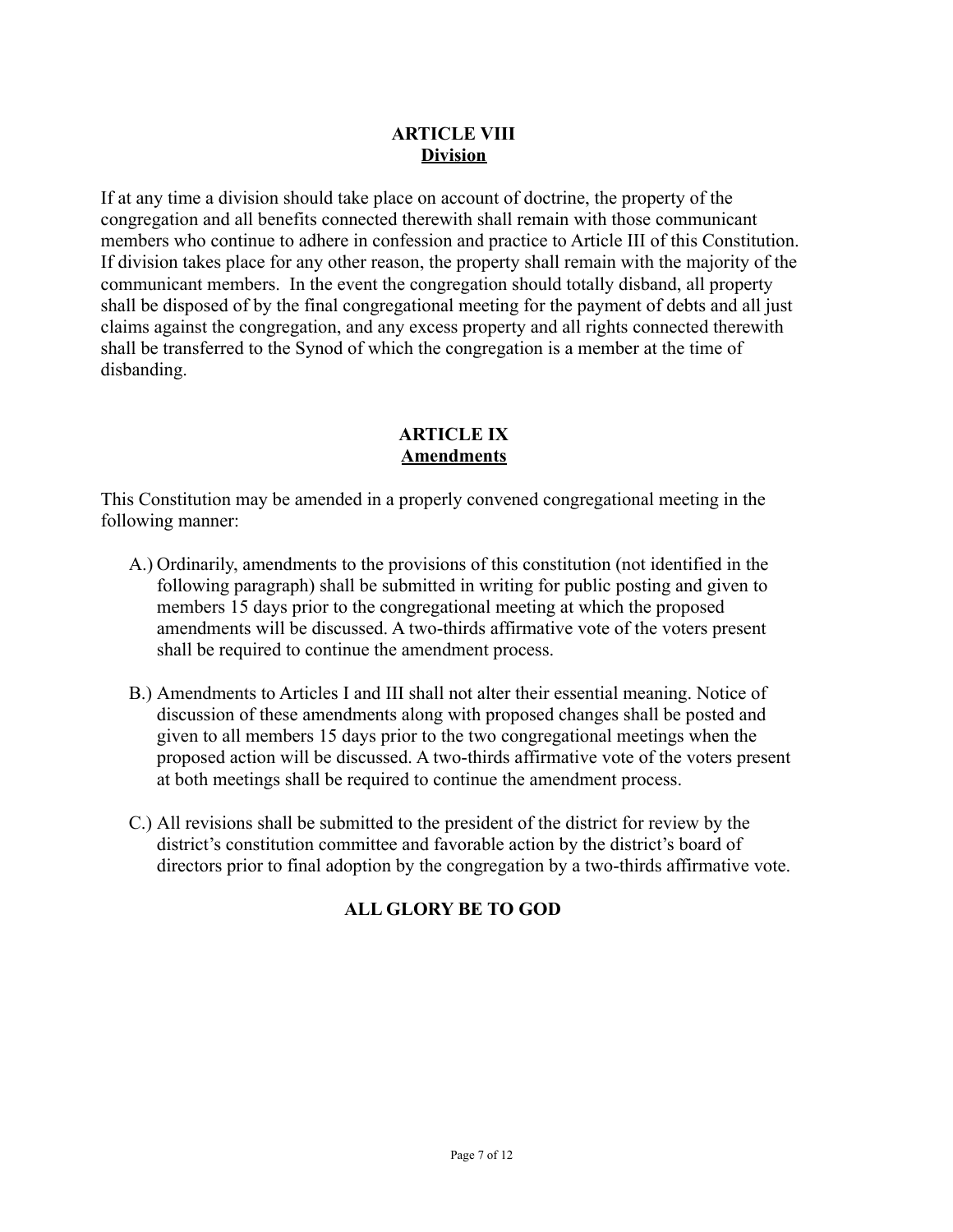# **Bylaws 1C, a Mission Church of the Lutheran Church-Missouri Synod Columbus, Nebraska**

#### **ARTICLE I**

### **Procedures for Calling Ordained and Commissioned Ministers**

- A. When an ordained or commissioned minister is to be called, every voting member shall have the privilege of making one or more nominations. The congregation shall also ask the President of the Synodical District for recommendations.
- B. Members of the congregation and the Congregational Leadership Team can serve as the call committee in this process. The President selects members for the call committee with final approval by the Congregational Leadership Team. This call committee cannot contain more than 40% Congregational Leadership Team members. This board will seek guidance and information from the district president, and, when calling an associate or assistant pastor or commissioned minister of religion will also seek the guidance and information provided by the pastor.
- C. In the call process, the call committee shall submit all names to the respective district president for information and evaluation. After receiving information and recommendations from the district president and the pastor, the call committee shall present their candidate and their biographical sketch to the congregation by means of a public announcement.
- D. At the congregational meeting organized for the purpose of calling an ordained or commissioned minister, the voting may proceed by secret ballot. A two-thirds majority ballot vote is required to issue a call. When a two-thirds affirmative vote is reached and announced, a public unanimous vote is recommended.

### **ARTICLE II Removal of a Called Worker, Lay Minister, or Elected Position**

- A. The pattern outlined by Matthew 18:15-20 should be used as a guide.
- B. Any pastor or other called worker may be removed from office in Christian and lawful order by a two-thirds majority ballot vote of those present at a congregational meeting, for reasons outlined in the Constitution. (Constitution – Article VI Section D) The Congregational Leadership Team shall carefully investigate charges prior to public discussion. If such charges are substantiated by clear evidence, and after consultation with the district president or his designated representative, then the Congregational Leadership Team may notify the Communicant Members and submit the matter for action at a special congregational meeting. All Communicant Members shall be given notice of such a meeting at least 15 days in advance.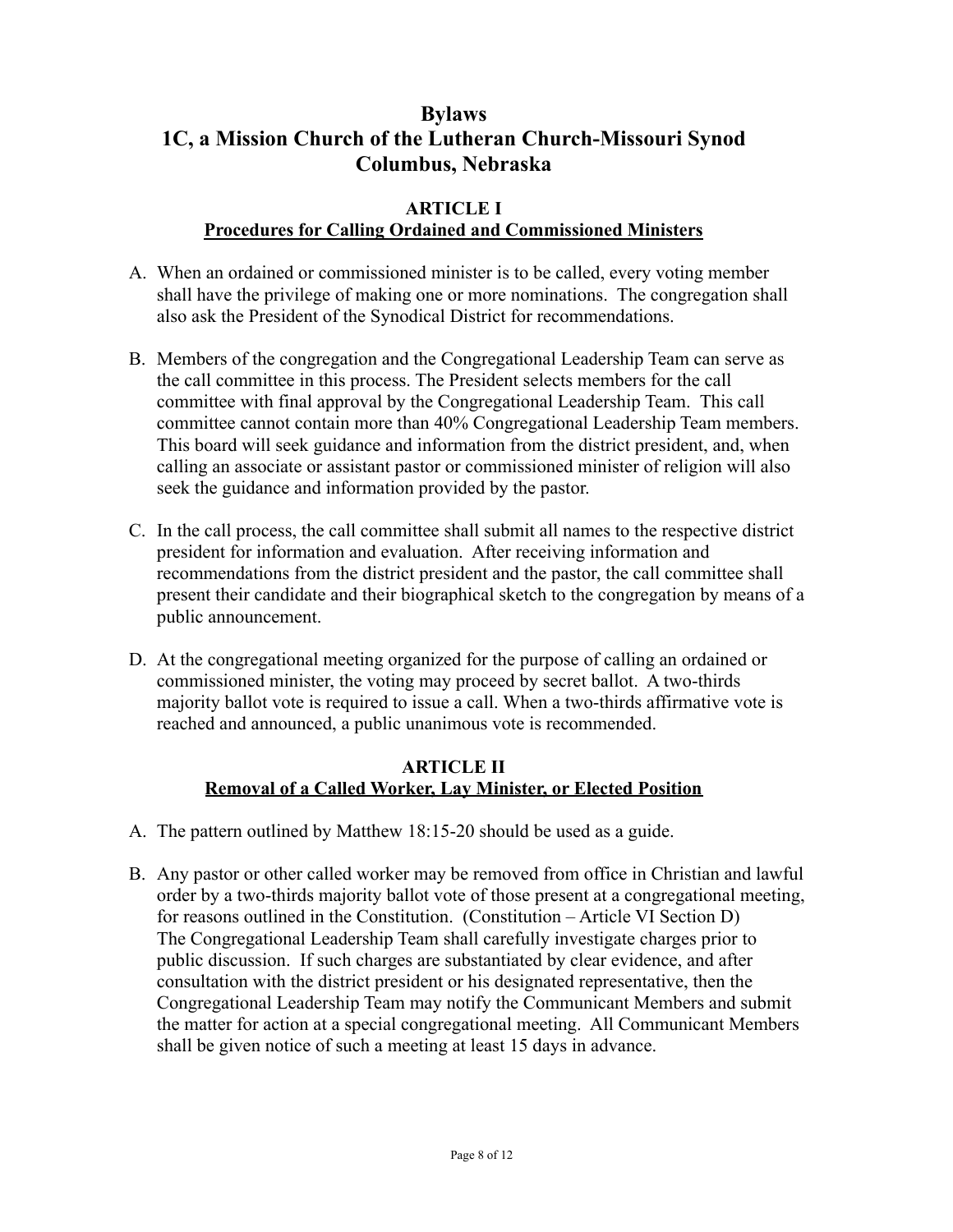C. Any person holding an elected position of the congregation who neglects the duties of such office or fails to conduct himself or herself in a proper Christian manner as outlined in the Constitution (Constitution – Article VI, Section D) may be removed from office by a two-thirds majority vote.

The Congregational Leadership Team shall carefully investigate charges prior to public discussion, with said member being investigated abstaining from the investigation. If such charges are substantiated by clear evidence and after consultation with the pastor, the Congregational Leadership Team shall notify the Communicant Members and submit the matter for action at a meeting of that body.

#### **ARTICLE III**

## **Nominations, Elections and Appointments – Congregational Leadership Team and Elders**

#### A. Structure and Composition:

1.) Congregational Leadership Team:

The Congregational Leadership Team shall consist of four officers being President, Vice President, Secretary, and Treasurer, the longest-serving elder from the Board of Elders and include a minimum of four at-large positions with total Congregational Leadership Team members always being an odd number. The Congregational Leadership Team shall have the authority to adjust (increase/decrease) the number of at-large members as needed without congregational approval. These members would be added during the annual election process and voting may be in person or via concurrent telecommunications. \*

#### 2.) Board of Elders:

The Board of Elders shall consist of at least three male communicant members who are 30 years of age or older. The Board of Elders shall have the authority to adjust (increase/decrease) the number of members as needed without congregational approval. These members would be added during the annual election process and voting may be in person or via concurrent telecommunications. \* (\* two-way live audio and visual)

#### B. Nomination Procedure:

The Congregational Leadership Team along with Pastoral counsel shall present a slate of at least one candidate for each open position. Candidates must be communicant members of 1C Church. Nominations may be submitted to the President of the Congregational Leadership Team from 1C members no later than ten days prior to the voting date. Nominations will not be accepted from the floor. No person shall be nominated without his or her consent. The Congregational Leadership Team shall present this slate with their recommendation to the Voting Members.

#### C. Election and Terms of Office:

The members of the Congregational Leadership Team and Board of Elders shall be elected by the Voting Members. Nominees who receive a majority of the votes cast by the Voting Members present at the meeting shall be declared elected. Each Congregational Leadership Team member and elder shall serve a three-year term and no more than two consecutive terms. If any Congregational Leadership Team member or elder resigns before their term has expired, the Congregational Leadership Team or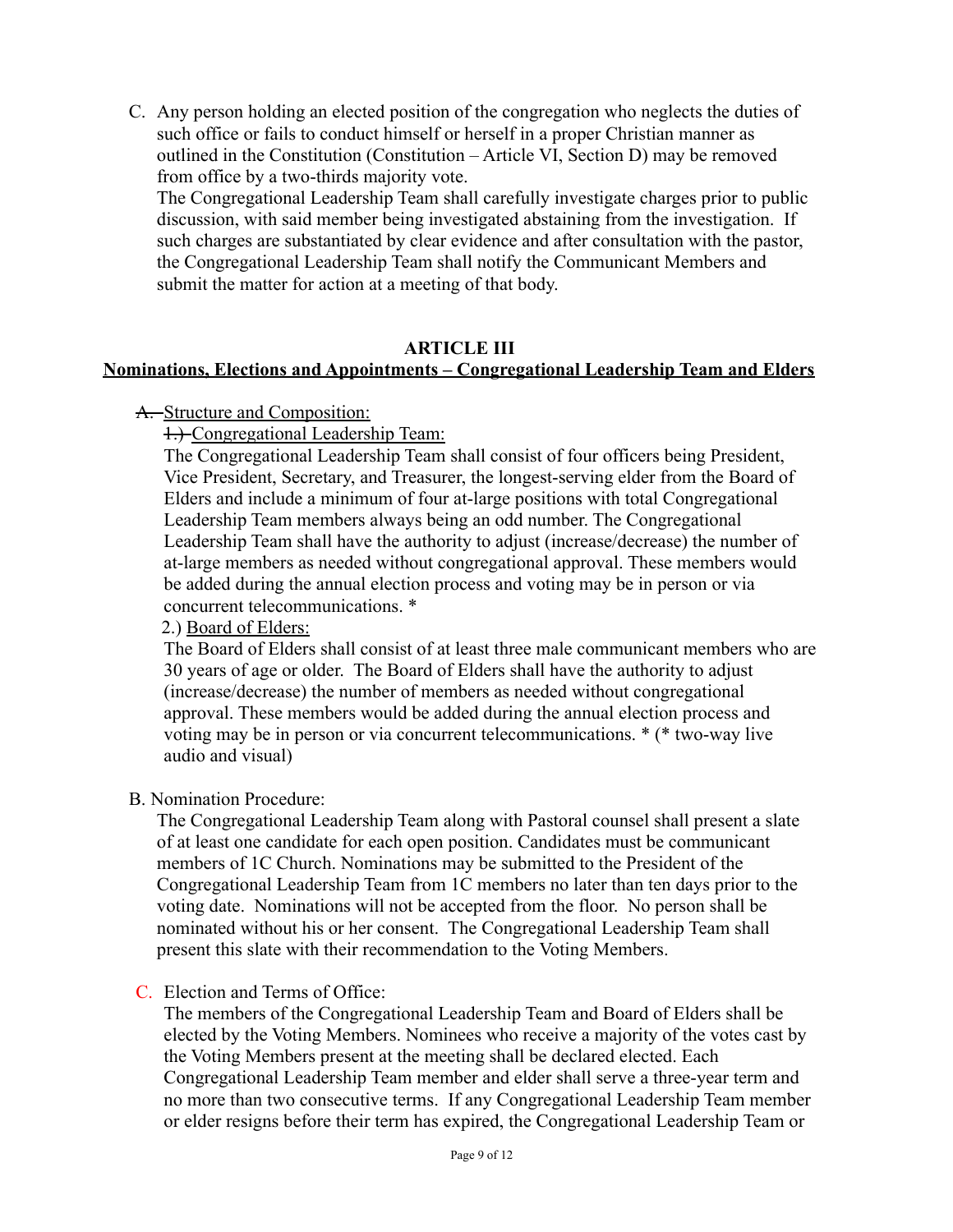the Board of Elders can name an individual to serve the balance of the vacated term with pastoral counsel to their own board. Service of more than one-half term shall constitute a full term. Terms begin June 1 with newly elected Congregational Leadership Team members and elder(s) attending the May meeting for the beginning of official transition.

### **ARTICLE IV Official Duties**

The duties of the Congregational Leadership Team shall be:

- A. To promote a spirit of peace and goodwill within the congregation, and if differences arise, to endeavor to restore harmony and mutual understanding.
- B. To assist the pastor in general oversight of the life and activities of the congregation. In particular, pertaining to its public worship, to assure that everything is done in accordance with the Word of God and with the practice of the Lutheran Church.
- C. To care for people individually and as a congregation.
- D. To assist the pastor in training and equipping people for mission and ministry.
- E. To prepare God's people for works of service and build up the body of believers.
- F. To train and equip people to reach the un-churched and de-churched to and connect them to God, the church, and the community.
- G. To meet monthly to consider and discuss all matters pertaining to the general welfare of the congregation as presented by the pastor or various boards and committees, to review all reports, and to present their recommendations to the Congregational meeting as needed.
- H. To appoint special committees for the study of programs and activities for the church.
- I. To administer the budget as approved at the congregational meetings.
- J. To review and/or have internal or external audit of the treasurer's book annually.
- K. In the case of an emergency, to act on behalf of the congregation between congregational meetings.
- L. To retain the minutes and records of the secretary as property of the congregation.
- M. To keep and make known all intellectual property. For example, but not limited to domain names, mailing lists, logos, marketing data or info, multimedia info, emails and shall become property by default of 1C, A MISSION CHURCH OF THE LUTHERAN CHURCH MISSOURI SYNOD.
- N. Quorum of the Congregational Leadership Team shall be two-thirds of its total members.

The duties of the Board of Elders shall be:

- A. To pray for and look after the spiritual and physical needs of the pastor(s) and his (their) family (families).
- B. To assist the Pastor(s) in nurturing and encouraging spiritual growth of the 1C members.

The duties of the Congregational Officers shall be: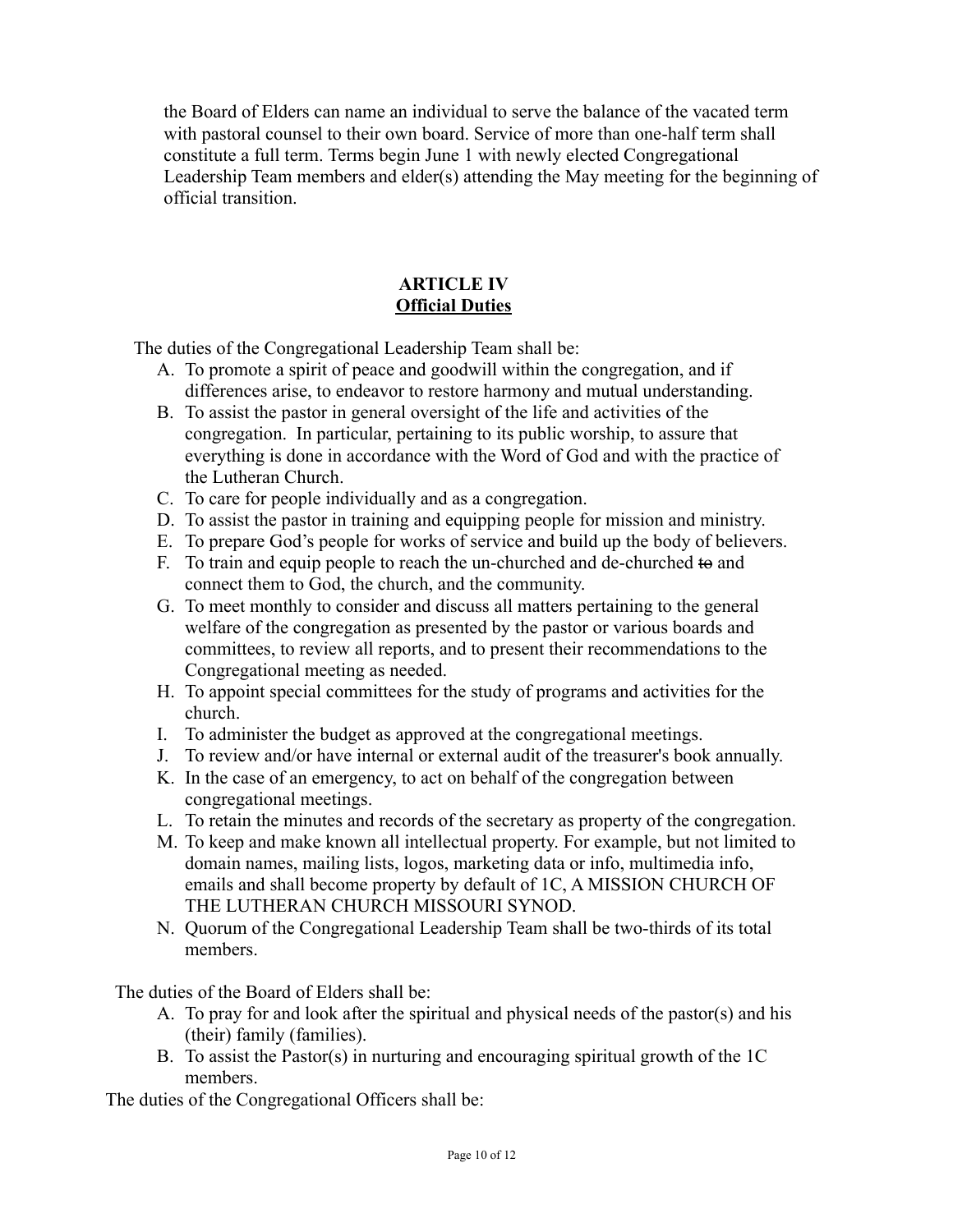- A. The duties of the President shall include presiding at all meetings of the congregation and the Congregational Leadership Team, appointing committees according to the instructions of the Bylaws or the resolutions of the congregational meeting, and seeing that the resolutions of the congregational meetings are carried out. Other job duties as assigned.
- B. The Vice President's duties will be determined by the President or Congregational Leadership Team and in the absence of the President will fulfill their duties.
- C. The Secretary shall record the proceedings of the congregational meeting and Congregational Leadership Team, register all members attending the meetings, and submit the minutes for adoption at the following regular meeting. The Secretary shall be the custodian of all church records pertaining to this office and at the expiration of their term of office shall deliver them to their successor. The Secretary shall, in general, serve as clerk and correspondent to the congregation.
- D. The Treasurer shall disburse the funds of the congregation in accordance with the resolutions of the congregational meeting and under the direction of the congregation and the Congregational Leadership Team. The Treasurer shall also disburse funds for items in the budget adopted by the congregational meeting. The Treasurer shall prepare and submit for all Congregational Leadership Team and congregation meetings a statement of all receipts and a budget report. The Treasurer shall be bonded in such amounts as the Congregational Leadership Team may determine, the cost of such bonds to be borne by the congregation.

## **ARTICLE V Meetings**

Congregational meetings will be held at least semi-annually, budget (Fall) and elections (Spring). The time and day of the meeting will be set by the Congregational Leadership Team and announced to the congregation at least 15 days and no more than 60 days prior to the scheduled meeting date. The President of the congregation or a designated representative will preside. Agenda items, at a minimum, must include President's report, Elder's report, Treasurer's report, and Secretary's minutes from previous meeting.

All congregational matters decided by the Voting Members shall be decided by a simple majority of the Voting Members, except as otherwise provided in the Constitution and Bylaws.

Quorum shall be the greater of 20% of the Voting Members or 30 Voting Members.